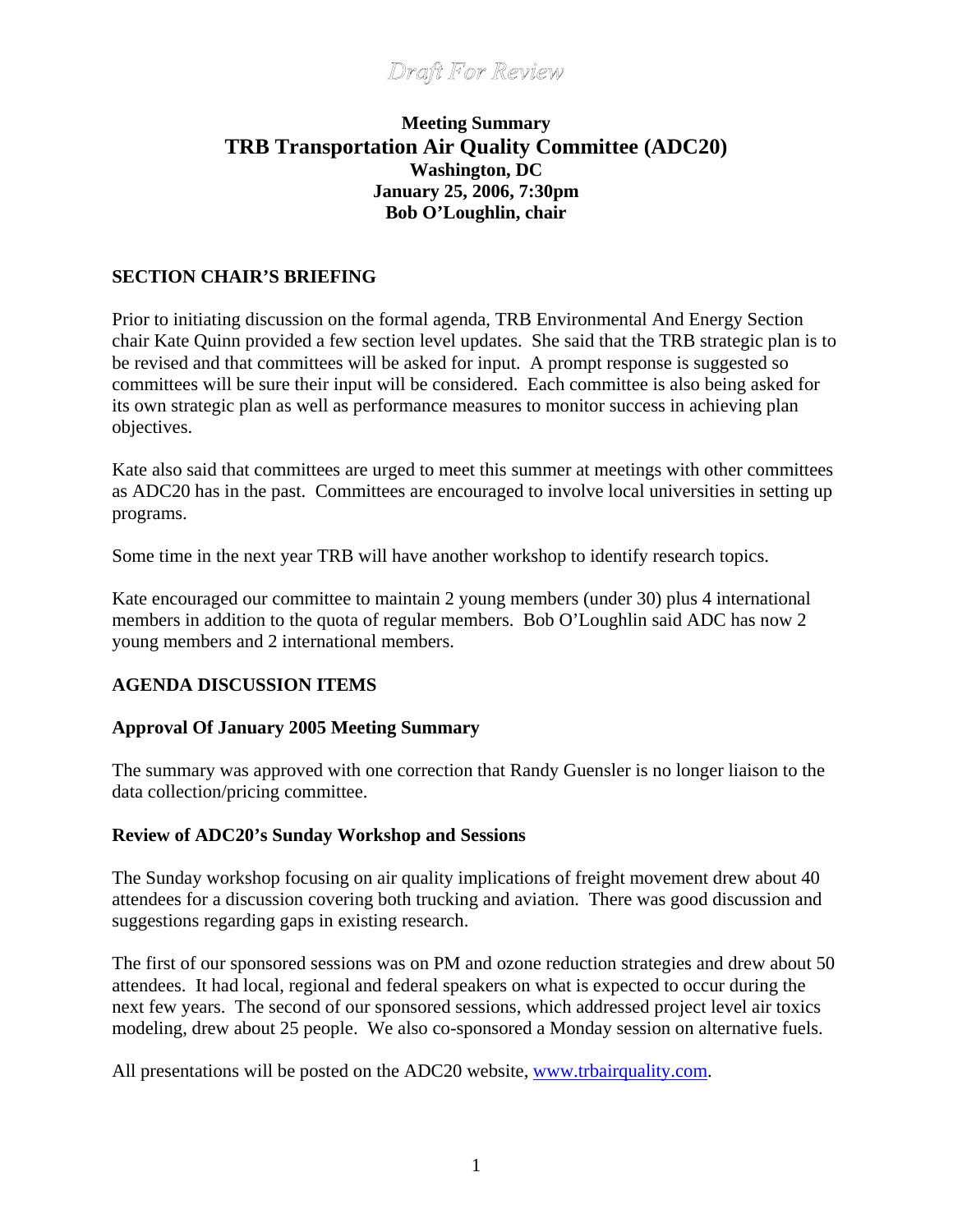## **Committee Liaison Reports**

- Brian Bochner, Transportation Demand Management (ABE50) that committee seems to have re-energized and the meeting was well attended. They identified a need for standardized procedures for measuring and evaluating impacts of TDM projects, which would feed into some of the transportation control measures for nonattainment areas. This would be useful for CMAQ project evaluation.
- Mike Lawrence, Energy and Alternative Fuels This committee will address climate change in an annual conference.
- Need new liaison (Randy Guensler reported), Data Committee/Pricing Committee This is now a full committee. They sponsored a workshop plus a poster session. They also discussed a current federal RFP for \$3M in no-toll pricing projects.
- Rob Ireson (Chris Klaus reported), Urban Transportation Data and Information Systems SAFETEA-LU will reduce funding and consequently data availability. FHWA is to reassess approaches to HPMS. The committee also discussed other related research topics.
- Arnie Sherwood, Telecommunications no report
- Julia Gamas, Environmental Analysis in Transportation Committee (ADC10) This committee discussed having input from all environmental committees to the *TRB News* article on environment. They are interested in coordinating crossover needs among committees as part of the strategic plan process. Their summer meeting will be in Seattle July 10-14. This committee is considering a 2007 conference on research; other committees would be encouraged to participate.
- Roger Wayson (Randy Guensler reported), ASCE (air quality) this ASCE committee is reinvigorated with a new chair and is doing several projects with other committees. The new chair should become a liaison to ADC20. Roger will follow up with the new chair.
- Shauna Hallmark, AWMA The summer meeting will be in New Orleans. There will be one poster session on air quality.
- Veronica Davis, Transportation and Land Development "Access to Destinations" report is now available. The committee discussed two conferences including environmental issues. One is in Melbourne in June and will include a TOD tour. The meeting included a presentation on rural community best practices.
- John Koupal (Jim Corbett reported), Marine and Ports Environmental Task Force This committee put on a workshop at the annual meeting.
- Robin North, International Transportation Issues The committee has interest in models and data collection to evaluate air quality impacts.
- Mohan Venigalla, Planning for Small and Medium Size Communities: Air Quality Subcommittee – They will hold their summer meeting in Nashville. They will also put on a workshop in 2007 on best practices for establishing emissions inventories and conformity for small communities; there is an opportunity to partner with ADC20. There was a question if TRB could do a webcast to reach constituents since many cannot afford to travel to TRB.
- Roger Wayson (Randy Guensler reported), Environmental Impacts of Aviation The committee discussion included reports that work on PM is being considered at the Committee on Aviation Environmental Protection (CAEP) level of the International Civil Aviation Organization (ICAO) and a new first order approximation (FOA) is being developed and should be out later this year. PARTNER, the FAA center for excellence for emissions and noise, is quite active. In air quality it is working on PM measurements, toxic emissions, and health effects. TRB AVO30 is becoming more active and coordination of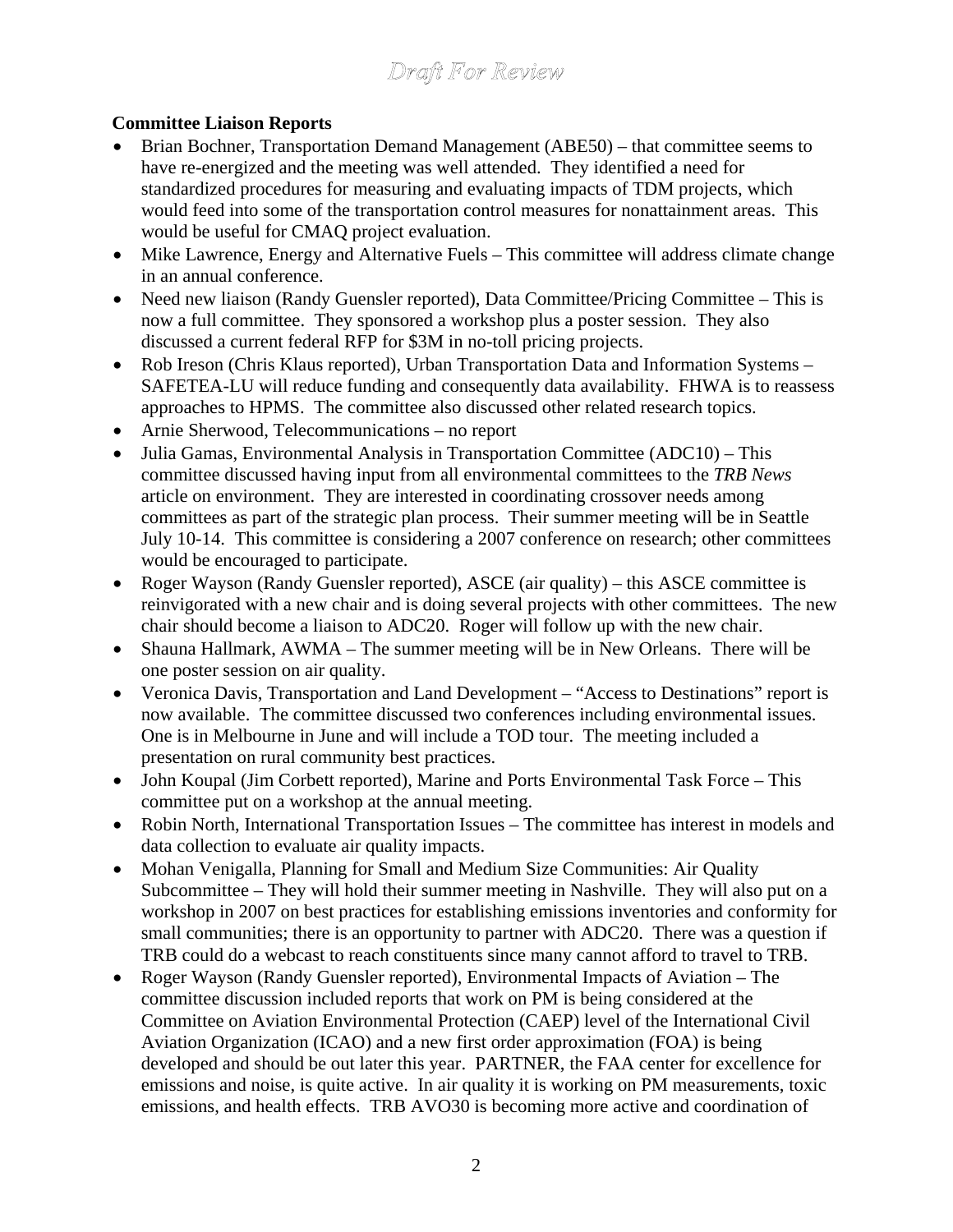activities with that committee could be worthwhile. Also, the Emission and Dispersion Modeling System (EDMS) development continues with EDMS 5.0 in July.

### **TRB Staff Liaison Report**

Kim Fisher presented special recognition certificates to Mohan Venigalla, Shauna Hallmark, and Rob Ireson for their recent exceptional efforts on behalf of ADC20. All were publicly congratulated and thanked for their huge efforts and outstanding work. *Congratulations and thank you to Shauna, Mohan, and Rob!!* 

Kim asked for any suggestions that might improve the TRB annual meeting. Anyone having suggestions should send them to Kim.

Kim is being reassigned to another role within TRB and Christi Gerencher will be the new staff liaison for ADC20.

### **Paper Reviews**

Mohan Venigalla reported that one of ADC20's 2004 papers (from Georgia Tech) was given the Pike Johnson Award and that only one such award was given per about 700 papers. Mohan also said this was the first such award in three years.

ADC20 received 52 papers for review for the 2006 program. Mohan, Shauna Hallmark, Rob Ireson and Bob O'Loughlin all worked together as a team to get the reviews coordinated and in from the committee members and friends. Thirty papers were selected to be presented in sessions or as posters; up to 30% may be recommended for publication (still to be selected). Committee members were reminded that all papers must have at least three reviews and that all members are expected to complete at least three reviews.

Rob Ireson will assume the lead role in the 2007 paper review process. Matt Barth will assist.

### **Officer Reports**

The treasurer's report will be transmitted after Bob receives it from Cecilia Ho. Secretary Brian Bochner did not have anything to report that needed committee time.

### **2006 Summer Meeting**

Three options were discussed for the ADC20 summer meeting:

- Meet at AWMA (New Orleans)
	- o Shauna Hallmark is on AWMA organizing committee
	- o We could meet on Monday or Tuesday or Friday without conflicting with AWMA air quality presentations
- Orlando location
	- o Independent meeting, but could coordinate with Freight Data Committee which is also organizing a meeting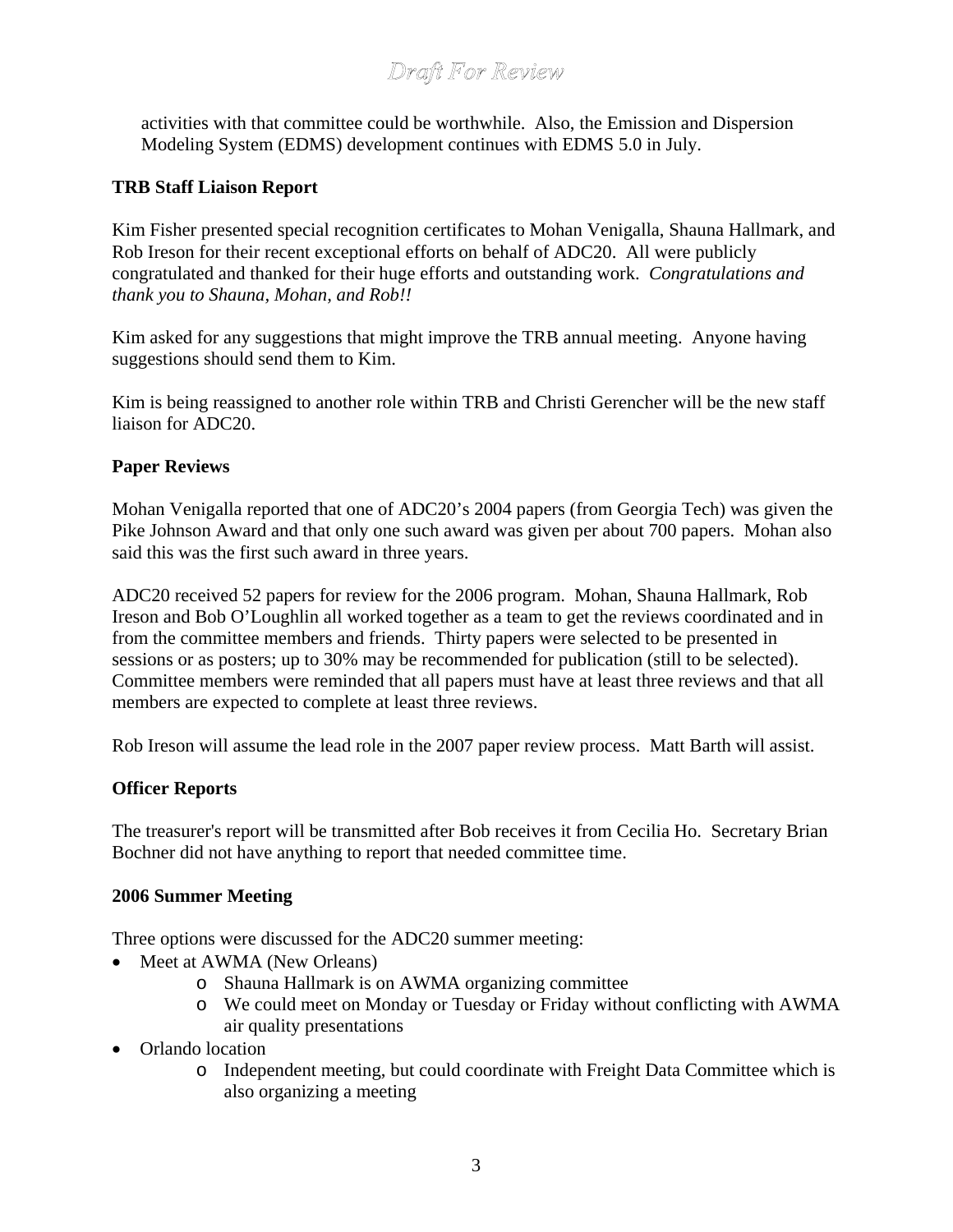- $\circ$  Proposed 3<sup>rd</sup> week of July
- o Sunday workshop plus 1½ days for 6-7 sessions
- o Roger Wayson and Randy Guensler would be organizers
- o Randy said this could also be done for 2007
- LaJolla (Hyatt)
	- o July 8-12 with Planning Economics and Freight Committees
	- o Could have a workshop
	- o Coordinate with Planning Economics and Freight Committees if interested

No clear preference was shown and no decision was made, but Bob O'Loughlin will contact the key people interested in helping to organize the sessions and make a decision.

#### **Subcommittee Reports**

#### ADC20(3) Transportation Control Measures

Mohan Venigalla stated that this subcommittee discussed topics for needed research (or information dissemination if the topics have already been researched). Topics included:

- CMAQ project evaluation guidebook
- HOT lane/value pricing
- Hybrid vehicles on HOV lanes
- Effectiveness of voluntary and outreach programs on emissions
- Heavy duty diesel vehicles and their impacts on PM and toxics
- Speed control as an emissions control technique

The subcommittee may submit some of these as project statements for submittal by ADC20.

#### ADC20(2) Project level Air Quality Analysis

Shauna Hallmark said that this subcommittee has suggested putting on a modeling workshop. The subcommittee also has developed several possible research topics for which they will write up research project statements for the highest priority topics that have not already been done.

#### **Research Needs Statements**

FHWA will shortly be reviewing its compilation of research needs. Cecelia Ho is heading the air quality topics review. It was suggested that ADC20 representatives might want to discuss topics with Cecelia. Bob O'Loughlin (Robert.O'Loughlin@fhwa.dot.gov) requested that ADC20 members send him their suggestions, in research project statement form, so he could review them with Cecelia. Bob will compile the suggestions, then circulate them for committee comment.

Randy Guensler agreed to prepare an input form and place it on the ADC20 website. Randy will send the previous three lists of suggested research topics to Becky Lupes for her to post on the website.

### **SAFETEA-LU Update**